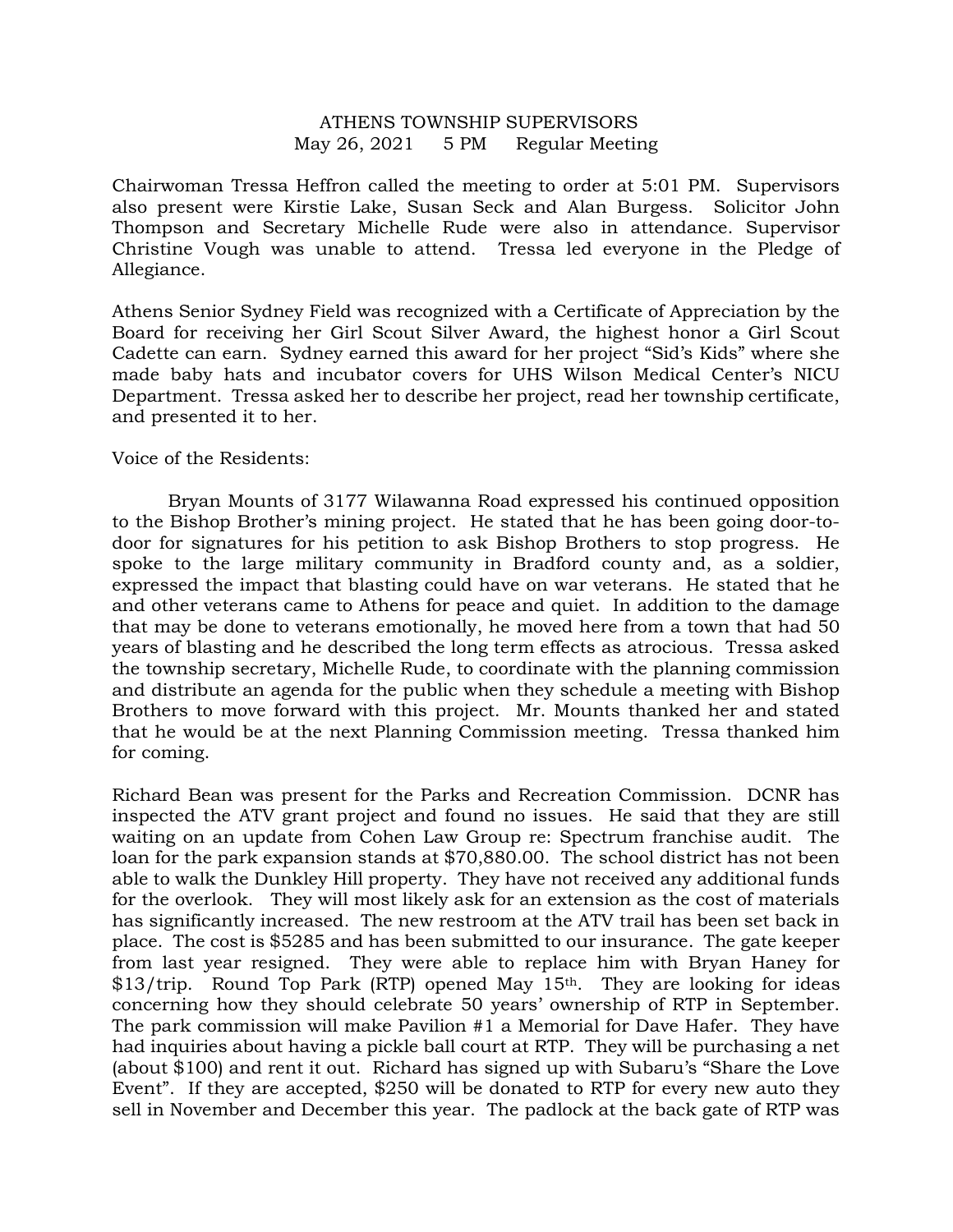Page Two Athens Township Supervisors May 26, 2021

cut and left open twice. They put up a camera and it was stolen. They will be replacing it with a new one.

On motion of Kirstie, second by Tressa, the vote passes to ratify the renewals of the COVID emergency declaration through May 25, 2021. No further renewals will be submitted.

On motion of Kirstie, second by Alan, it was unanimous to approve the minutes of April 28, 2021 as written.

On motion of Tressa, second by Alan, the vote passes to ratify the hiring of Bryan Haney on 5-14-21 as the park gate keeper at \$26/day (\$13 per trip) and minimum wage for extra duties.

On motion of Kirstie, second by Tressa, the vote passes to approve Athens High School's request to close Pennsylvania Ave. from W. Pine Street to W. Frederick Street for graduation on June 12<sup>th</sup> from 11:30 am until the completion of commencement ceremonies.

Solicitor John Thompson discussed with the board the potential abandonment of the Clinton Street extension paper street as well as all other paper streets in the township. He will meet with Eddie and review what streets will be impacted. We will discuss this further at our next meeting.

On motion of Kirstie, second by Susan, it was unanimous to pay the monthly bills as submitted. A complete listing of revenues and expenditures is on file in the office of the Treasurer.

On motion of Tressa, second by Alan, it was unanimous to accept the monthly reports as submitted.

Correspondence/Information was as listed in the meeting agenda.

Chairwoman Heffron took the Board into executive session at 6:01 PM for personnel and pending litigation. The regular meeting reconvened at 7:28 PM.

On motion of Alan, second by Susan, the vote passes to allow fully vaccinated people only to enter the municipal building without masks. A new sign will be posted.

On motion of Kirstie, second by Alan, the vote passes to allow Susan to bid for a newer public works truck to replace the 2001 Sterling with the stipulation that we reserve the right to reject the bids.